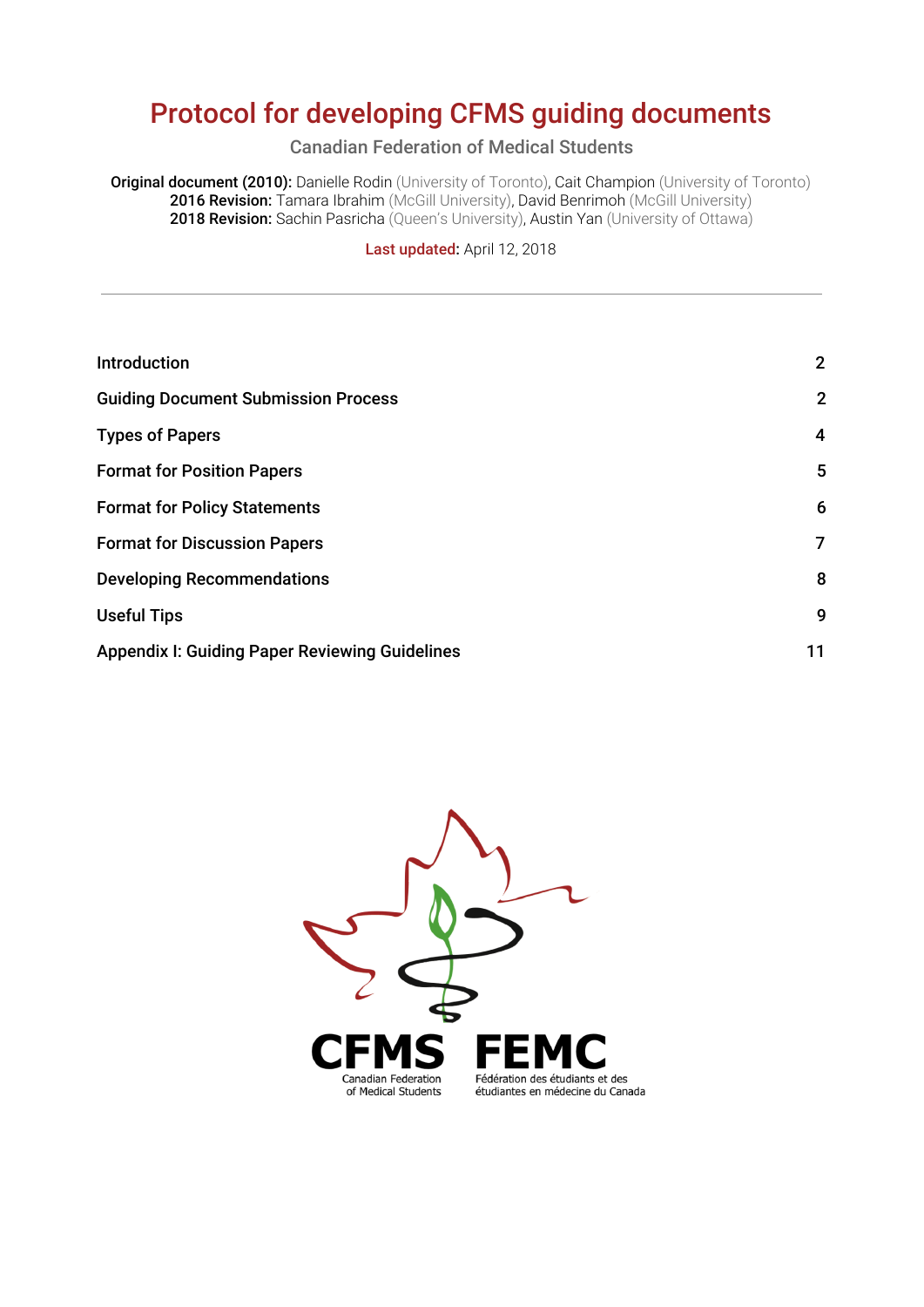### <span id="page-1-0"></span>Introduction

Advocacy is an essential responsibility of the Canadian Federation of Medical Students (CFMS), which represents over 8000 students from fifteen medical student societies across Canada. The CFMS advocates on behalf of these students to lawmakers, healthcare stakeholders, the general public, universities, and to medical students themselves, influencing the development of policies that affect both medical students and the overall health of Canadians.

A key aspect of advocacy is the establishment of **quiding documents**. These papers and statements provide a written foundation for the advocacy work of the CFMS. These documents are written by medical students, reviewed by CFMS committees, and both debated and voted on by CFMS members at general meetings. Writing these documents are an opportunity for any CFMS member to engage with other medical students, raise an issue to target healthcare stakeholders, and make a lasting impact through the advocacy work of the CFMS. There are three types of quiding documents which will be later described in detail: **position papers, policy** statements, and discussion papers.

These guidelines contain the instructions on how to submit and write CFMS guiding documents, detailing the adoption process and the specific formatting required for the three types of documents. The process for document review and ensuring accountability will also be outlined. Lastly, writing tips and the reviewers' guide are included to help writers prepare high-quality documents, both improving the likelihood of adoption and strengthening the document's ability to engage, enable, and empower CFMS members to advocate on the topic of interest.

### <span id="page-1-1"></span>Guiding Document Submission Process

The CFMS updated its guiding document submission process in 2018 to encourage feedback between authors and the relevant CFMS committees. Though not mandatory, this dialogue will strengthen papers, thus increasing support for their adoption. The submission process has been divided into **five main steps**, described and summarized below in writing and also in the flowchart below.

- 1. Creation: Any idea can be proposed for a quiding document, but the CFMS may produce a list of advocacy priorities that serve as ideal starting points. These priorities are based on student surveys or policy review, and reveal current gaps in existing CFMS guiding documents. Additionally, the **advocacy tracker** identifies documents-in-progress to avoid duplication (individuals may contact authors if they wish to assist in the writing process). Once a topic is selected, authors prepare a Statement of Intent, available at [goo.gl/forms/8E13po3YyIXNhouG2](https://goo.gl/forms/8E13po3YyIXNhouG2). Key questions that authors should ask themselves during brainstorming include:
	- a. What type of guiding document is most appropriate?
	- b. How does this topic relate to the CFMS' mission and vision?
	- c. What are some recommendations that may be proposed?
- 2. First consultation: Once submitted, the Statement of Intent will be reviewed by members of the Committee on Health Policy (COHP) or other relevant CFMS committees. Feedback will be provided within **four weeks**. Reviewers may request changes to the proposed guiding document if necessary. Once approved, the topic of interest will be added to the advocacy tracker.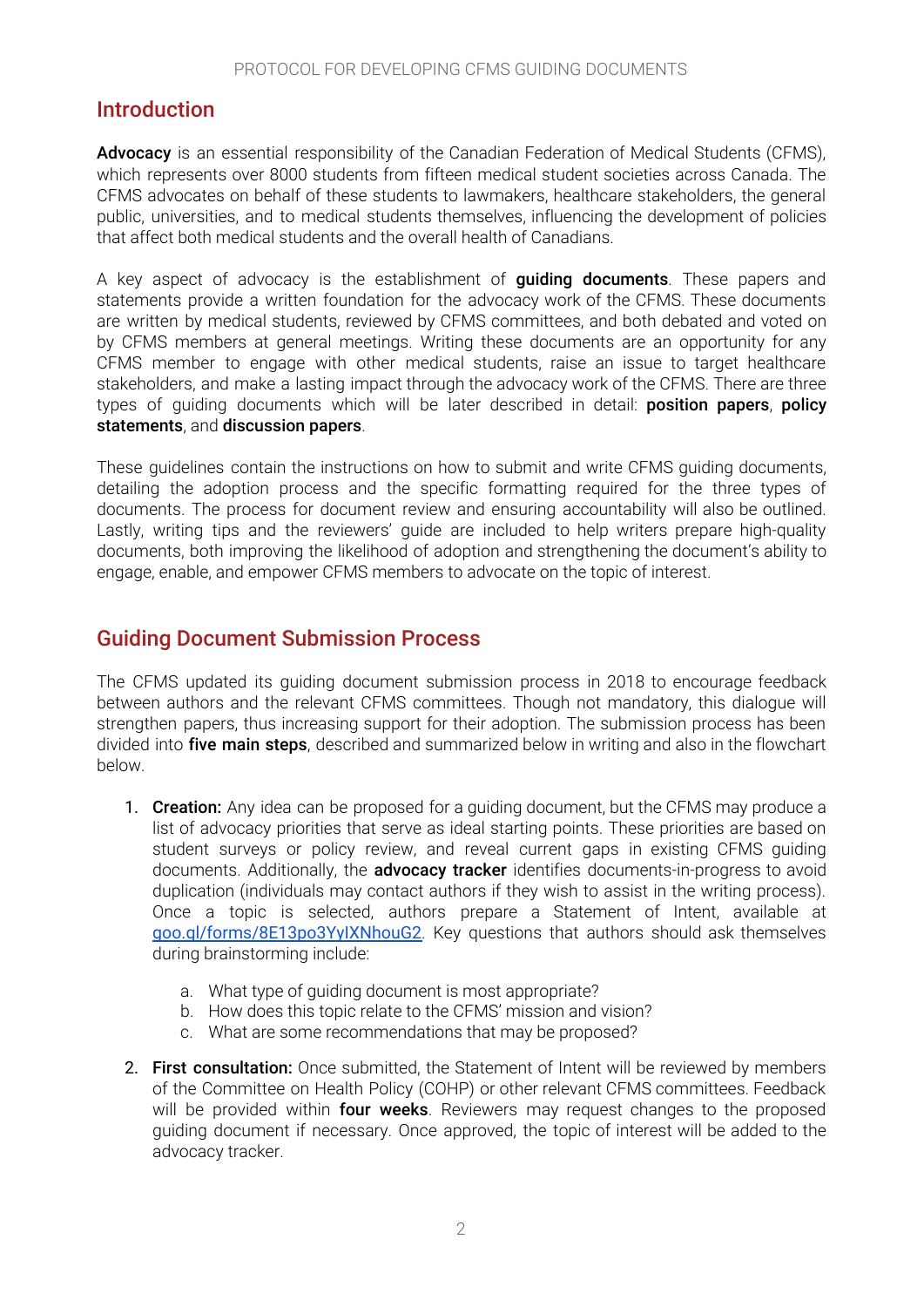- 3. **Research and writing:** After approval of the statement of intent, the research and writing process begins. Authors are recommended to keep in touch with the reviewers and can contact the CFMS for feedback or clarification throughout the writing process. Consulting relevant stakeholders is also strongly recommended.
- 4. Final consultation: Once a draft is prepared, your paper or statement will be reviewed by CFMS committee members, including the Presidents' and Representatives' round table, who will provide feedback on the completed document. Changes may be requested, over a process that may take up to two months. The final paper is then submitted four weeks in advance of the next general meeting, providing general members with the opportunity to review your documents.
- 5. Presentation: At the following general meeting, authors have the opportunity to present their paper to general members before a formal vote takes place.

If passed, your document will be considered adopted by the CFMS. You will then be requested to submit a summary statement to the CFMS Advocacy Tracker and engage with any policy recommendations you included. The CFMS will review its papers and statements regularly to ensure accountability to its guiding documents.

If your document does not pass, authors are encouraged to address feedback, including concerns that were expressed at the general meeting. Documents and recommendations should be modified to reflect this feedback, and additional stakeholders may be consulted. Following Robert's Rules, a position paper that has been defeated may not be presented for twelve months. If significant changes were made, authors should resubmit a statement of intent, while a document with minor changes can be resubmitted for "final consultation" (Step 4).



#### CFMS Guiding Document Submission Process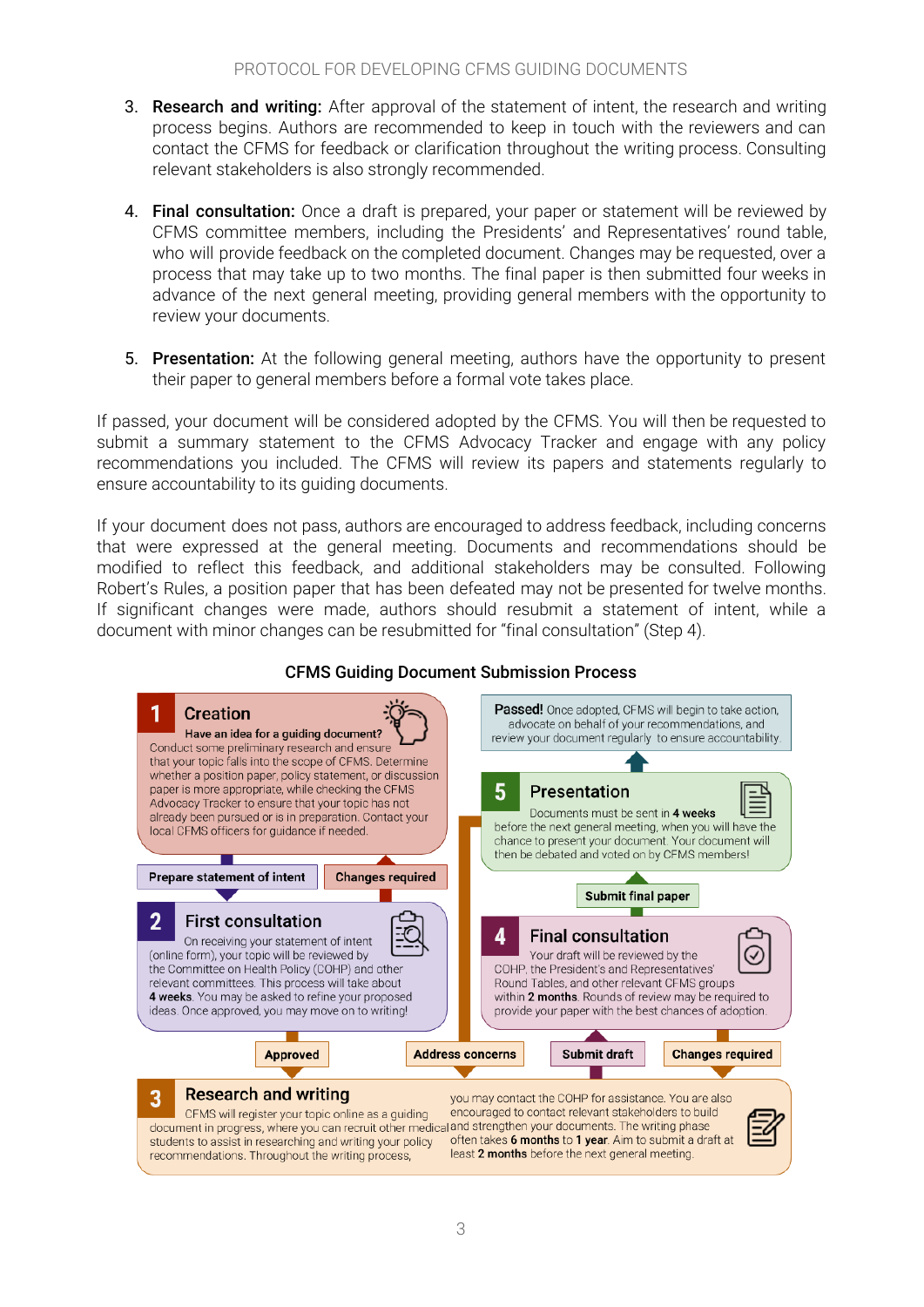# <span id="page-3-0"></span>Types of Papers

The CFMS has three types of guiding documents: position papers, policy statements, and discussion papers. These definitions were inspired by the Academy of American Family Practitioners. Templates for each of these papers are available on the [cfms.org](https://www.cfms.org/what-we-do/advocacy/position-papers.html) website.

|                                     |                                                   | <b>Position Paper</b>                                     | <b>Policy Statement</b>                                                                                          | <b>Discussion Paper</b>                                          |
|-------------------------------------|---------------------------------------------------|-----------------------------------------------------------|------------------------------------------------------------------------------------------------------------------|------------------------------------------------------------------|
| <b>Purpose</b>                      | Provide Background                                |                                                           |                                                                                                                  |                                                                  |
|                                     | Endorse / Reject Another<br>Organization's stance | $(\blacktriangledown)$                                    | ✓                                                                                                                |                                                                  |
|                                     | Provide Analysis                                  | $\checkmark$                                              |                                                                                                                  | ✓                                                                |
|                                     | Provide a CFMS Stance                             |                                                           | ✓                                                                                                                |                                                                  |
|                                     | Provide Recommendations                           |                                                           |                                                                                                                  |                                                                  |
| Length                              |                                                   | Long                                                      | Short                                                                                                            | Medium                                                           |
| Format                              |                                                   | Introduction<br>Principles<br>Concerns<br>Recommendations | • Organization<br>• Organization stance<br>• Effect on Medical<br>Students<br>• CFMS Stance<br>• Recommendations | • Introduction<br>• Analysis<br>• Future Directions<br>• Summary |
|                                     | Deadline                                          | 4 weeks prior to next general meeting                     |                                                                                                                  |                                                                  |
| <b>Submission</b><br><b>Process</b> | Distribution                                      | Distributed to all VP Externals prior to general meeting  |                                                                                                                  |                                                                  |
|                                     | Voting                                            | ✓                                                         |                                                                                                                  | ✓                                                                |

**Position papers** are comprehensive documents that not only explore an issue of importance to the CFMS but outline an official stance of the CFMS membership and include organizational recommendations. The position paper is a significant undertaking that should explore historical development, facts, recent events and actions from relevant organizations. The vast majority of Guiding Documents are position papers. Position papers are typically based on policy analysis.

**Policy statements** are brief documents that highlight a position of CFMS membership toward an issue of importance but operate primarily through endorsement or rejection of a movement, organization, or legislative material. Policy statements are typically value-based and do not necessarily analyze policy.

**Discussion papers** are comprehensive research documents that provide background information on a topic of interest and explore it, particularly from the medical student perspective. These papers are used primarily to serve as an education resource for said topic. Discussion papers do not hold opinions and in fact should explore all sides of a matter. Discussion papers may include relevant points towards historical development, facts, and recent events pertaining to topic.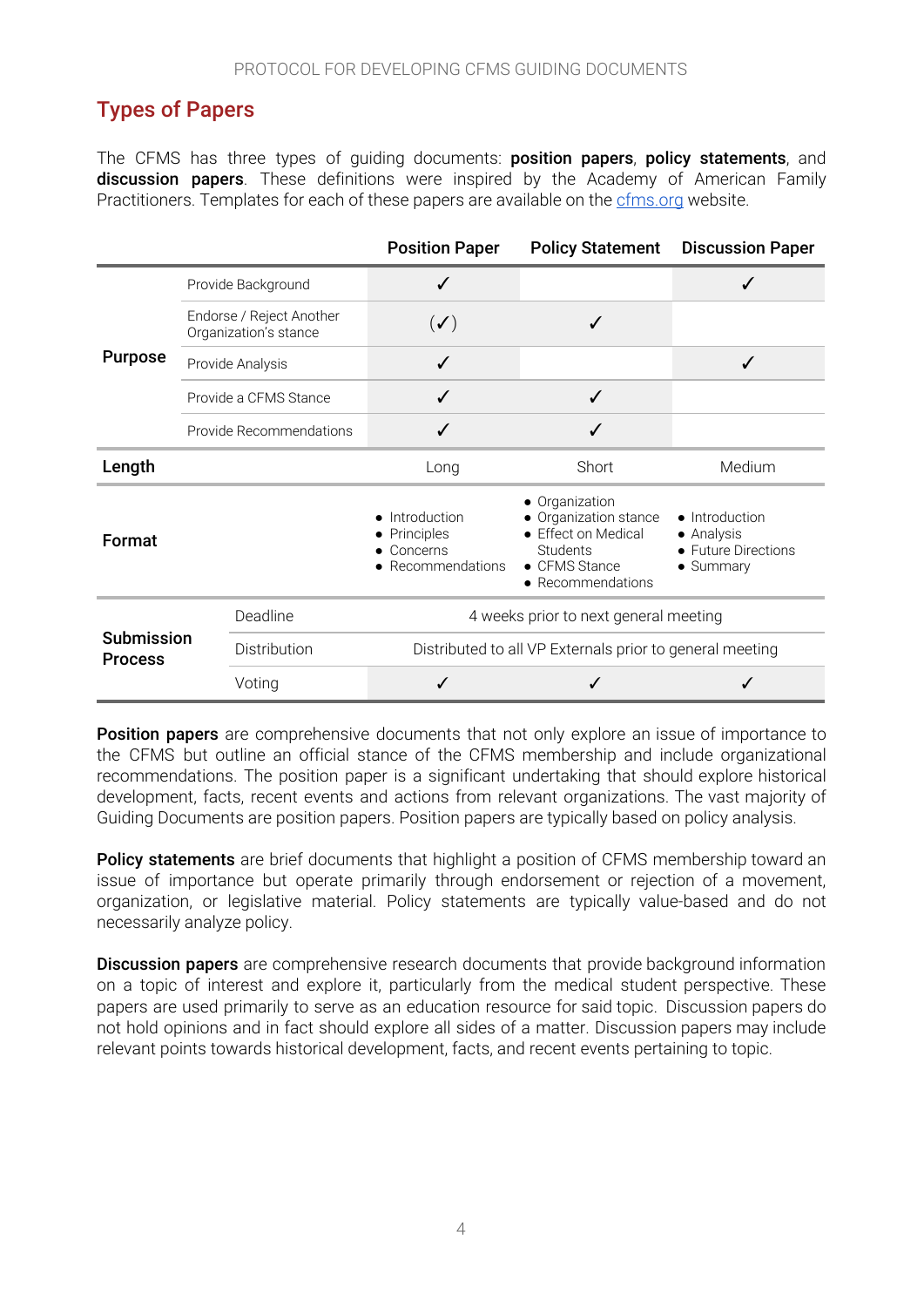### <span id="page-4-0"></span>Format for Position Papers

Below is a guide for organizing your position paper. A **position paper template** in a .doc format is available at the [cfms.org](https://www.cfms.org/what-we-do/advocacy/position-papers.html) website. The highlight of these papers are the recommendations. Therefore, ensure that the background, principles, and concerns build a cohesive and consistent argument to provide rationale for the paper's recommendations. For clarification, please contact the National Officer on Health Policy.

| <b>Background</b><br>Paragraph form.<br>$\leq 500$ words.                                                                                             | Clearly and concisely, define your topic of interest and provide context. Help<br>readers understand the nature and scope of the problem, including the<br>identification of stakeholders and the relevance of your topic to medical students.<br>If applicable, also include context on how the problem has been addressed in the<br>past, in other jurisdictions, and at present. Information should be up-to-date and<br>backed by references. Sub-headings and figures can be included if needed.                                                                                                                                |
|-------------------------------------------------------------------------------------------------------------------------------------------------------|--------------------------------------------------------------------------------------------------------------------------------------------------------------------------------------------------------------------------------------------------------------------------------------------------------------------------------------------------------------------------------------------------------------------------------------------------------------------------------------------------------------------------------------------------------------------------------------------------------------------------------------|
| <b>Principles/Stance</b><br>Numbered list.                                                                                                            | List the key principles that will be the foundation of your recommendations. These<br>principles should reflect the values of CFMS based on the mission statement or<br>prior position papers. These principles are presented as a numerical list, and can<br>be preceded by a sentence stating that "The CFMS endorses the following<br>principles in support of [relevant stakeholder / topic of interest]." Writers should<br>avoid listing more than five principles, though up to ten principles will be<br>considered acceptable. Refrain from using negative wording (eg. "The CFMS does<br>not support") to avoid confusion. |
| Concerns<br>Numbered list.                                                                                                                            | This section serves to summarize the key concerns about your topic, which will be<br>addressed in your recommendations. These concerns are presented as a<br>numerical list, similar to the Principles section.                                                                                                                                                                                                                                                                                                                                                                                                                      |
| <b>Recommendations</b><br>Numbered list, with<br>brief discussion after<br>each item in<br>paragraph form.<br>$\leq$ 150 words per<br>recommendation. | List your numbered recommendations, each followed by a concise discussion<br>providing rationale for your recommendation. Writers should explain why this<br>specific recommendation was made and what its implementation will look like in<br>practice. Sub-headings may be used if necessary. Aside from the background, the<br>recommendations usually make up the bulk of the paper.                                                                                                                                                                                                                                             |
|                                                                                                                                                       | Note: Recommendations reflect the voice of the CFMS, and thus should be<br>directed toward external organizations rather than the CFMS itself. For example, a<br>recommendation to "increase Emergency Medicine residency spots" is<br>appropriate, whereas a recommendation "that the CFMS advocate to increase<br>Emergency Medicine residency spots" is not. CFMS actions should be presented<br>as a Resolution at a CFMS General Meeting.                                                                                                                                                                                       |
| References<br>List.                                                                                                                                   | Provide a list of references that were used throughout your paper. Vancouver<br>Style is recommended, with numerical citations (superscripts) and no footnotes.                                                                                                                                                                                                                                                                                                                                                                                                                                                                      |
| Appendix<br>Optional.                                                                                                                                 | Appendices can be included if necessary, providing further detail regarding<br>methodology, policy development processes, supplementary research, and case<br>studies. While there is no page limit, evaluate if this additional information is truly<br>beneficial for your paper and keep it as short and concise as possible.                                                                                                                                                                                                                                                                                                     |

#### Recommended Format for CFMS Position Papers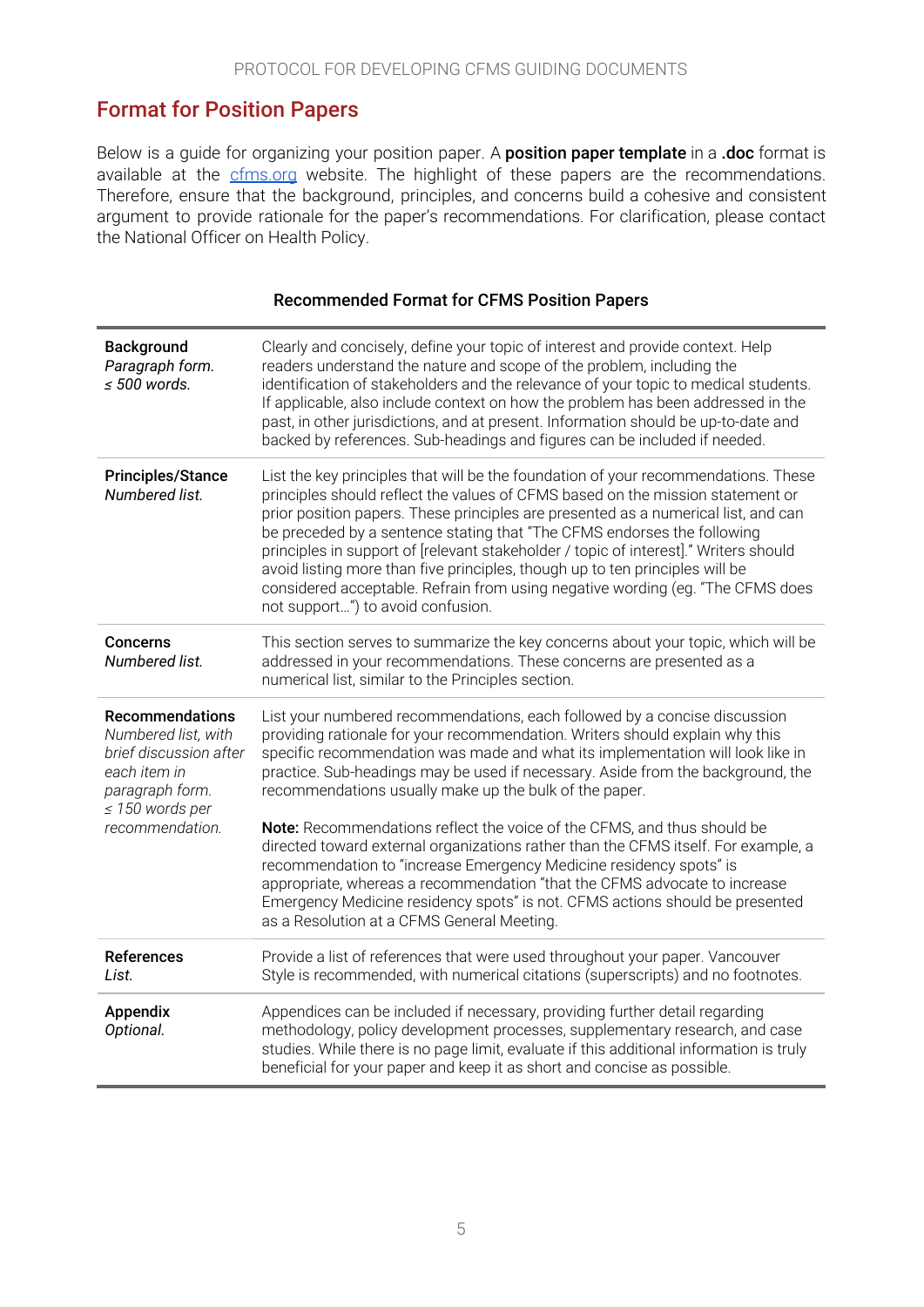### <span id="page-5-0"></span>Format for Policy Statements

CFMS Policy Statements provide a CFMS stance in reference to another organization's stance or statement. They are used when other organizations have a published paper or document on a particular issue, and the authors wish to address any components of this issue relevant to medical students. A CFMS Policy Statement will typically act as an endorsement or rejection of components or the entirety of the other organization's stance. Specifically, the unique role of the CFMS Policy Statement will be to identify the way the issue affects medical students (i.e. Effect on Medical Students), and tailor the CFMS statement accordingly. These Policy Statements are solely for the purpose of establishing a stance and recommendations on an issue, thus tend to be shorter than Position Papers; any authors wishing to provide a more in-depth analysis of principles and concerns ought to use the Position Paper format.

Below is the format for your Draft Policy Statement. A **policy statement template** in a .doc format is available at the [cfms.org](https://www.cfms.org/what-we-do/advocacy/position-papers.html) website. Note that discussion papers published prior to 2018 follow a slightly different format, given this specific format was not developed until 2018.

| Organization<br>List.                                                                | List (in bullet form) the other organization(s) who have recently published a paper<br>or document on this issue, primarily those which the CFMS draft policy statement<br>is being developed in relation to. For example, if the Canadian Medical Association<br>(CMA) has published a report on a topic, this section of the policy statement would<br>mention the CMA and link the relevant documents. Typically, no more than three<br>organizations should be mentioned.                                                                                                                                                |
|--------------------------------------------------------------------------------------|------------------------------------------------------------------------------------------------------------------------------------------------------------------------------------------------------------------------------------------------------------------------------------------------------------------------------------------------------------------------------------------------------------------------------------------------------------------------------------------------------------------------------------------------------------------------------------------------------------------------------|
| Organization's<br><b>Stance</b><br>Paragraph form.<br>$\leq$ 150 words.              | Briefly summarize the stance of the organizations who have recently published on<br>the issue at hand (4-5 sentences per organization), providing relevant background<br>information where necessary.                                                                                                                                                                                                                                                                                                                                                                                                                        |
| <b>Effect on Medical</b><br>Students.<br>Paragraph form.<br>$\leq$ 200 words.        | This section outlines the applicability of the topic at hand to medical students.<br>Particular reference should be made to:<br>Which medical students this issue affects (level of training, location,, etc.)<br>$\bullet$<br>The context in which it affects them (eg. future practice, ability to learn on<br>$\bullet$<br>clerkship, assessment, their ability to contribute to patient care, their<br>opportunities for observership, their in-class learning, residency matching<br>process, etc.)<br>How it will affect them (positively, negatively, multi-dimensional, etc.)<br>Why it will affect them in this way |
| <b>Recommendations</b><br>Paragraph form.<br>$\leq 100$ words per<br>recommendation. | List your numbered recommendations, each followed by a concise discussion<br>providing a brief rationale for each. Writers should explain why this specific<br>recommendation was made and what its implementation will look like in practice.<br>Sub-headings may be used if necessary.                                                                                                                                                                                                                                                                                                                                     |
| <b>References</b><br>List.                                                           | Provide a list of references that were used throughout your paper. Vancouver Style<br>is recommended, with numerical citations (superscripts) and no footnotes.                                                                                                                                                                                                                                                                                                                                                                                                                                                              |

#### Recommended Format for CFMS Policy Statements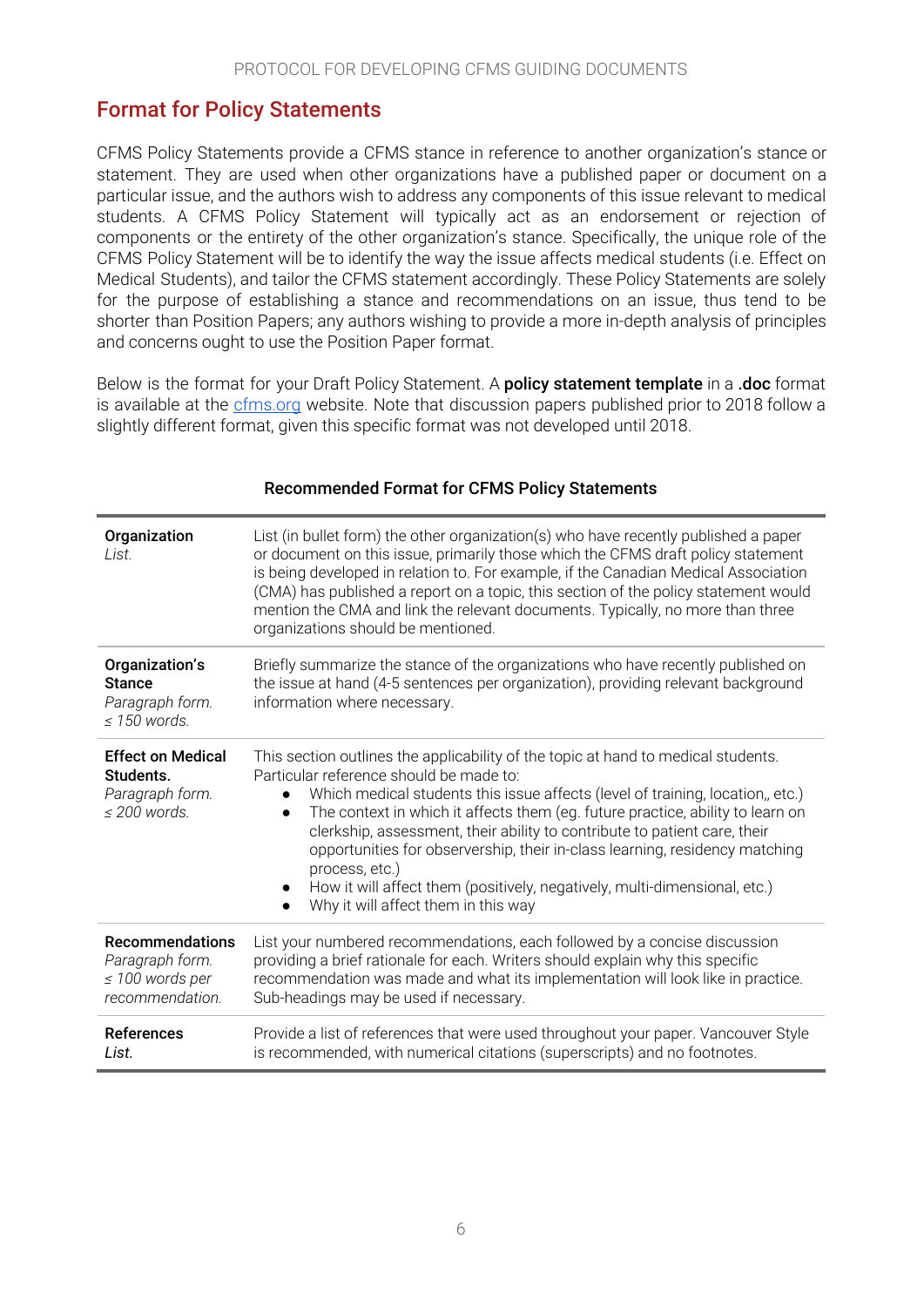### <span id="page-6-0"></span>Format for Discussion Papers

Discussion papers offer background information and analysis for a given issue, without taking a stance or suggesting/committing to a plan of action. However, the issue presented should still be appropriate and relevant to medical students. Below is the format for your Discussion Paper. A discussion paper template in a .doc format is available at the [cfms.org](https://www.cfms.org/what-we-do/advocacy/position-papers.html) website. Note that discussion papers published prior to 2018 follow a slightly different format, given this specific format was not developed until 2018.

| Introduction<br>Paragraph form.<br>$\leq$ 150 words.             | The introduction is aimed at providing background on the topic at hand. These<br>typically will start broad and end up narrow, highlighting the specific components of<br>the issue that will be addressed under the analysis. Include references where<br>appropriate.                                                                                                                                                                                                                                                                                                                          |
|------------------------------------------------------------------|--------------------------------------------------------------------------------------------------------------------------------------------------------------------------------------------------------------------------------------------------------------------------------------------------------------------------------------------------------------------------------------------------------------------------------------------------------------------------------------------------------------------------------------------------------------------------------------------------|
| <b>Analysis</b><br>Paragraph form.<br>$\leq 400$ words.          | This section is where the issue is broken down in a more complex fashion. Specific<br>aspects to consider are the pros and cons of certain approaches, the stakeholders<br>affected, and specifically how the issue affects medical students. Be sure to provide<br>a balanced perspective, outlining both sides of any issue, given that this form of<br>paper does not take a stance or make a recommendation. Where appropriate,<br>include any positions or actions taken by important stakeholders and incorporate<br>them into your analysis. Again, include references where appropriate. |
| <b>Future directions</b><br>Paragraph form.<br>$\leq$ 150 words. | This section can highlight areas of future work that are likely to occur. This section is<br>however different than the Recommendations sections of other papers/statement<br>formats. To be specific section is identifying what WILL LIKELY be occurring, but not<br>taking a stance on whether this is positive or negative, or whether this should or<br>should not be happening. This section can also highlight what future work CAN do,<br>but once again not take a stance on whether this is positive or negative.                                                                      |
| <b>Summary</b><br>Paragraph form.<br>$\leq$ 150 words.           | This summary should be able to be a stand-alone piece, in that it should recap the<br>relevant background, highlight the key areas of analysis discussed, and the future<br>directions of work relating to this issue. Often, this will be similar to the summary<br>composed for the advocacy tracker.                                                                                                                                                                                                                                                                                          |
| <b>References</b><br>List.                                       | Provide a list of references that was used throughout your paper. Vancouver Style is<br>recommended, with numerical citations (superscripts) and no footnotes.                                                                                                                                                                                                                                                                                                                                                                                                                                   |

#### Recommended Format for CFMS Discussion Papers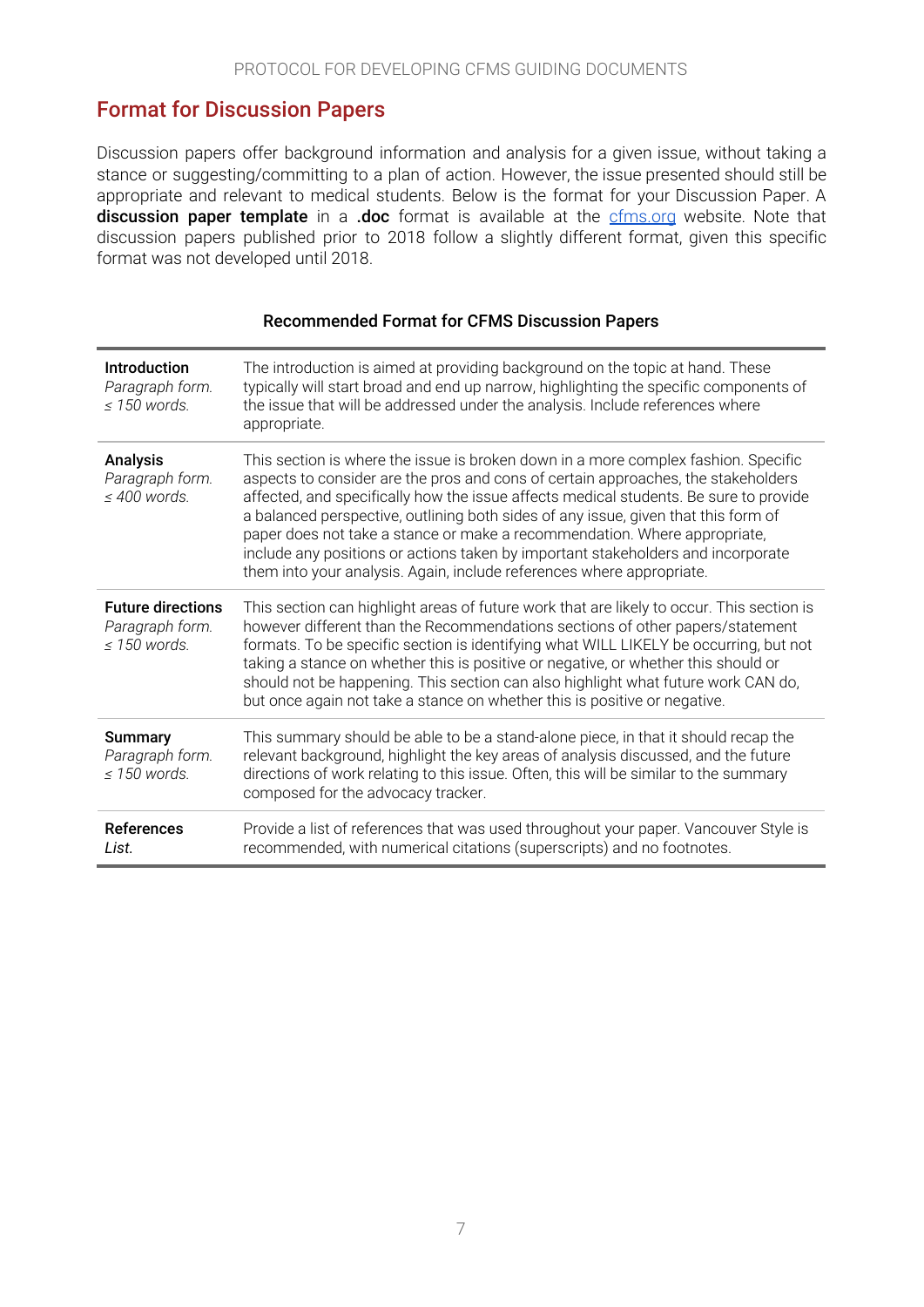### <span id="page-7-0"></span>Developing Recommendations

Effective guiding documents must incorporate accountability and actionability. Accountability entrusts both authors and the CFMS with the responsibility of following up on the document's recommendations and advice. Actionability refers to the need for these documents to outline practical, attainable policy changes.

Authors must also acknowledge that advocacy efforts extend beyond document creation. This principle should be reflected while developing recommendations. The National Officer of Health Policy (NOHP), Committee of Health Policy (COHP), and other relevant CFMS membership are responsible for making this literature available to medical students and promote advocacy for these proposed recommendations.

The following sections primarily focus on position papers and policy statements, which include the development of recommendations.

#### Accountability

The accountability of guiding document recommendations is multifaceted and involves several stakeholders. The following points will help authors and the CFMS to be accountable for the guiding documents that are written and passed:

- Documents will be reviewed regularly by the Committee of Health Policy (or other relevant CFMS members) at least every 5 years, to evaluate progress on recommendations.
- A document can be rescinded or revised by the Committee of Health Policy (or other relevant CFMS members), guided the question: "is the document still accurate and is there any new evidence to support it?"
- The Committee of Health Policy and National Officer of Health Policy are encouraged to mobilize students to address pertinent topics or recommendations outlined by passed papers, in collaboration with other CFMS committees and students.

#### Actionability

For position papers and policy statements, recommendations should be **actionable**. Actionable recommendations are clearly defined and have a reasonable scope, and should be outlined by authors with the intent of students pursuing them with (by proposal of resolution) or without additional support from the CFMS.

- **1. One or more recommendations** must be within reasonable scope to be carried out by stakeholder organizations. Consider the mnemonic SMART (Specific, Measurable, Attainable/Assignable, Relevant, and Time-bound) and the following questions:
	- Effectiveness: Will this alternative produce the desired outcome?
	- Efficiency: Based on a cost-benefit analysis, how will this option affect the target groups?
	- Equity: Is there a fair distribution of costs and benefits?
	- Feasibility/Implementability: Is there a suitable administrative/political/legal framework in place to allow for effective and efficient implementation of this option?
	- Flexibility/Improvability: Does this option have the flexibility to be changed to suit other possible situations or allow for improvements?
	- 2. Medical students are encouraged to review existing position papers to tailor their own advocacy and actionability approach.
		- Students are encouraged to contact authors or COHP for any relevant questions regarding existing documents.
		- Inquiry may pertain to:
			- i. Revision of documents (in the case they are deemed outdated).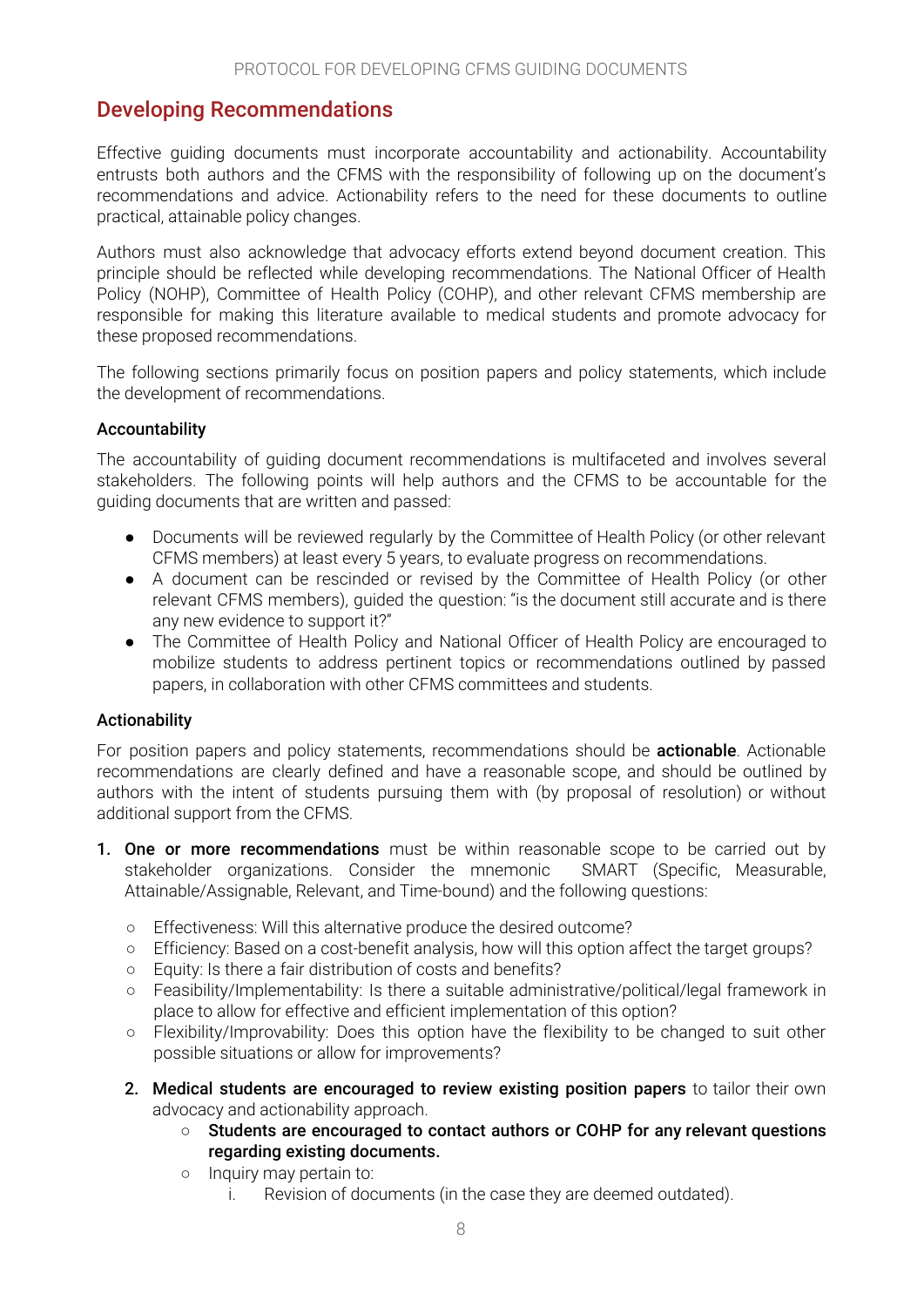- ii. Clarification on content suggested in documents. .
- iii. Advice in how to go about advocating with the research and recommendations proposed within documents..
- Examples of advocacy initiatives include:
	- i. Writing and publishing a news media or op-ed piece
	- ii. Speaking about the document and its contents with a relevant stakeholder
	- iii. Writing a media release for the document for distribution by CFMS and the authors via all relevant social media channels

#### 3. Medical students who formally request CFMS support to advocate on behalf of their documents must propose a resolution for a General Meeting.

- Resolutions for actionability on recommendations should include details pertaining to the type of advocacy intended.
- Details on timeline, effort, and projected goals/objectives should be outlined.
- These resolutions are held to stand once passed by CFMS, and are subject for consistent follow-up by relevant CFMS membership (deemed appropriate for the oversight of such mobility of student action).
- Students are able to request change to resolutions (that have already been passed) based on circumstance deemed acceptable by the Health Policy portfolio.



For more information, please refer to the CFMS Advocacy Toolkit: [www.cfms.org/what-we-do/global-health/advocacy-toolkit.html](https://www.cfms.org/what-we-do/global-health/advocacy-toolkit.html)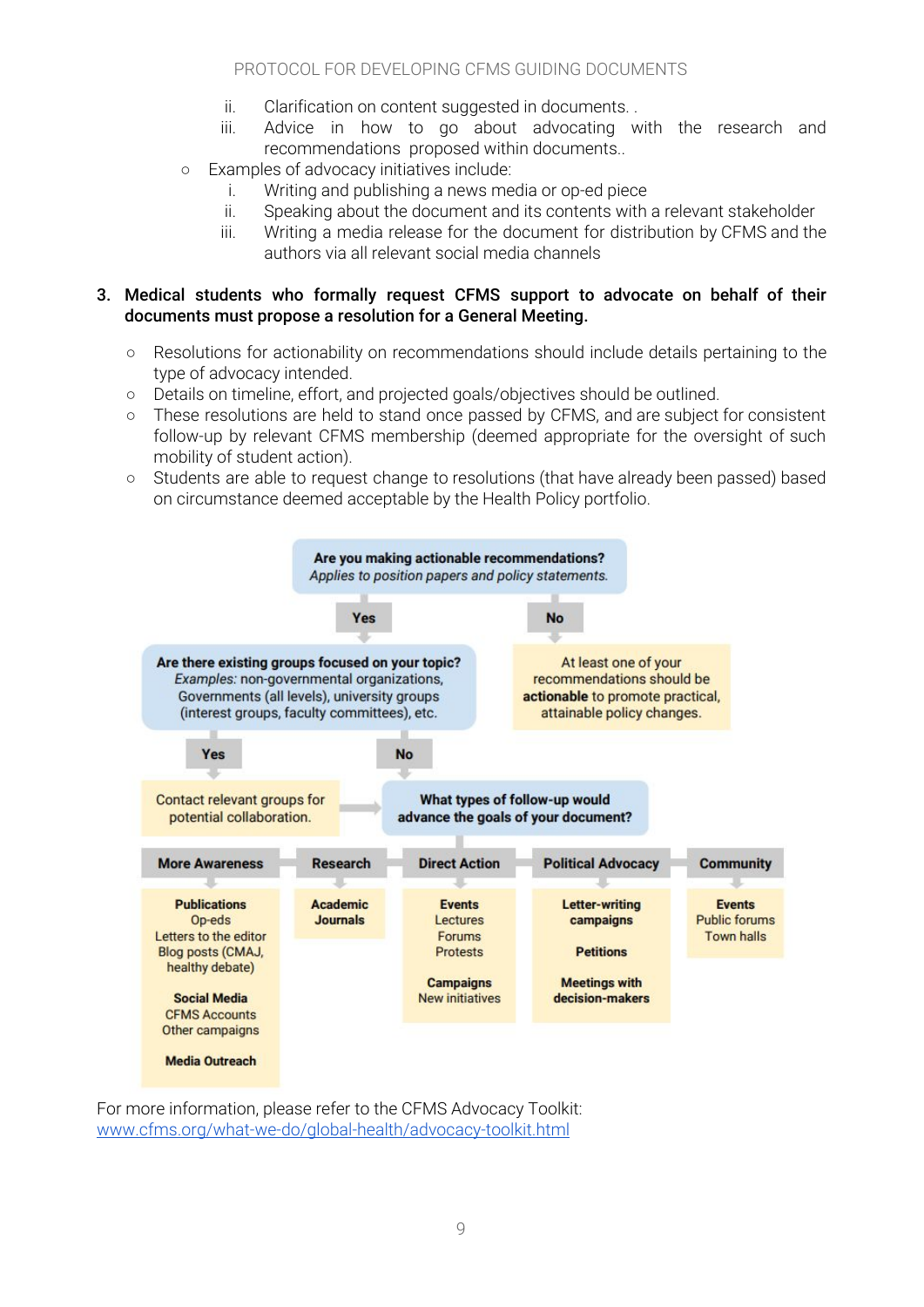## <span id="page-9-0"></span>Useful Tips

#### Idea Generation

- 1. Search through the **Advocacy Tracker** (goo.gl/wyn8Ri) to confirm that no papers or statements on the topic exist. If they exist, inquire about that document's status and consider offering to assist instead of forming an entirely new document.
- 2. If authors wish to develop a different type of guiding document (i.e. a discussion paper exists but the aim is to develop recommendations in the form of a position paper), create a new document while making reference to the old paper.
- 3. Submitting a **Statement of Intent** [\(https://goo.gl/forms/3mp6OrW8XfPp3F7c2](https://goo.gl/forms/3mp6OrW8XfPp3F7c2)) not only helps authors to organize their brainstorming, but helps writers to connect with both fellow medical students with similar interests and the relevant CFMS committee representatives.
- 4. Ensure that the idea is relevant to medical students. Answer the questions "Why should medical students be concerned with this issue?" and "What can the CFMS add to this topic of discussion that could not be facilitated by another organization?"
- 5. Feel free to reach out to CFMS membership for any clarification or support.
	- a. National Officer of Health Policy: [nohp@cfms.org](mailto:nohp@cfms.org).
	- b. Your local CFMS VP External Representative: <https://www.cfms.org/who-we-are/cfms-representatives.html>.

#### Paper Writing

- 1. Use any referencing style, but be consistent. The CFMS recommends Vancouver Style (example guide: [michener.ca/students/library/referencing-writing-help/vancouverstyle/\)](http://michener.ca/students/library/referencing-writing-help/vancouverstyle/).
- 2. For position and discussion papers, **clearly outline the issue**.
- 3. In the introduction, refrain from using recommendation or stance-like phrases (i.e. we "ought", "trust", and "affirm"). The United Nations operative clauses provide a list of words (see below) typically used when taking a stance or making a recommendation, highlighting words to avoid in the introduction.
- 4. For Policy Statements, summarize the stance of the other organization accurately.
- 5. For Discussion Papers, the future directions should not be phrased as recommendations. As mentioned above, the United Nations list of operative clauses should be avoided. Specifically, a statement such as "the CFMS considers X and Y to be adequate areas of future work" should be avoided, while "future work will likely consider X and Y" would be appropriate, given that the statement does not associate the CFMS with an active opinion.
- 6. Finally, stance and recommendation phrases are distinct. Recommendation phrases are limited to position papers, while stances can be taken in both position papers and policy statements. Unlike stances, recommendations are associated with action, using words like "requests", "recommends," "invites", and "suggests" (see more listed below).

#### Common words for the distinct sections of a CFMS Paper/Statement

| <b>Introduction</b><br>Discussion papers and<br>position papers                                                                                                | <b>Future Directions*</b><br>Discussion papers                                                                                 | <b>Stance</b><br>Position papers and<br>policy statements                                            | <b>Recommendations</b><br>Position papers                                 |
|----------------------------------------------------------------------------------------------------------------------------------------------------------------|--------------------------------------------------------------------------------------------------------------------------------|------------------------------------------------------------------------------------------------------|---------------------------------------------------------------------------|
| The introduction can<br>use a variety of<br>language, but should<br>refrain from taking any<br>stance or making any<br>recommendation.<br>Words/phrases to the | Future work will likely<br>Future work can<br>Consider<br>Investigate<br><b>Note</b><br>Work towards<br>Draw attention towards | Endorses<br>Supports<br>Condemns<br>Approves<br>Emphasizes its<br>appreciation<br>Expresses its hope | Calls upon<br>Suggests<br>Invites<br>Recommends<br>Requests<br>Encourages |

(Developed in part from United Nations operative clauses)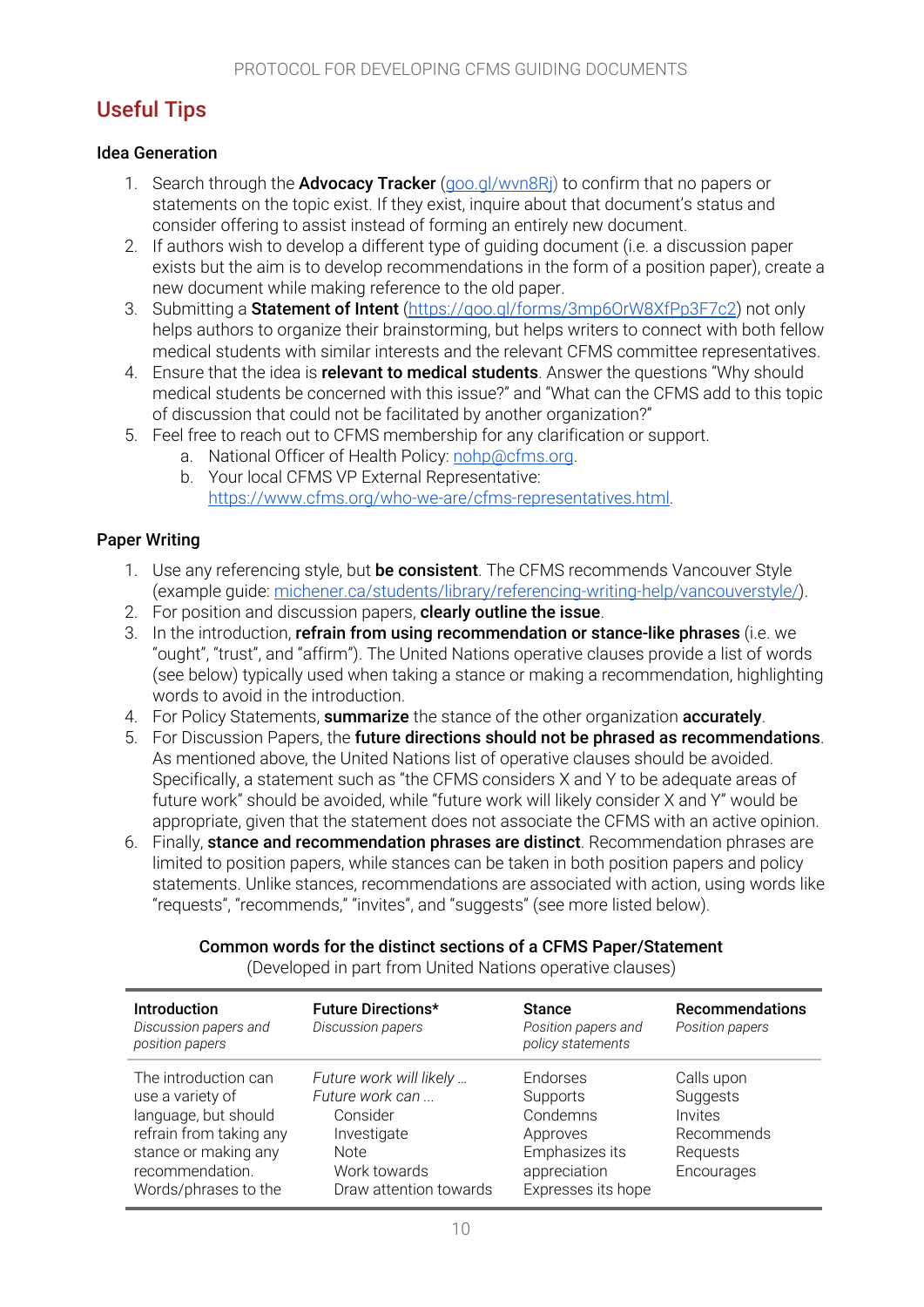right are to be avoided. *\*Use of the words to the right is possible if used without implying a specific recommendation.*

Affirms

#### Submission and Dissemination Process

- 1. Mark all documents as "draft"; they are not official until formally approved by the CFMS.
- 2. Create a **brief summary** (in accordance with the advocacy tracker quidelines outlined in the Submission and Adoption section above). This summary will help in you in the post-voting process in terms of disseminating the message of your paper/statement more widely.
- 3. You have the option of producing an **infographic**, which outlines the details of your paper in a quarter page. Creating this and having the CFMS distribute it after voting (assuming the paper passes), could help facilitate wide dissemination of your paper/statement's message.

#### Presentation

- 1. If you plan to present your paper or statement at the General Meeting, be sure to **discuss** the framework of meetings with both a CFMS committee member and a medical student who has presented a paper at a meeting in the past. CFMS committee members can help connect you with these medical students. The purpose of this discussion is to get a framework for how these meetings operate.
- 2. Rehearse your presentation, particularly if you have multiple presenters.
- 3. Anticipate potential questions or concerns.